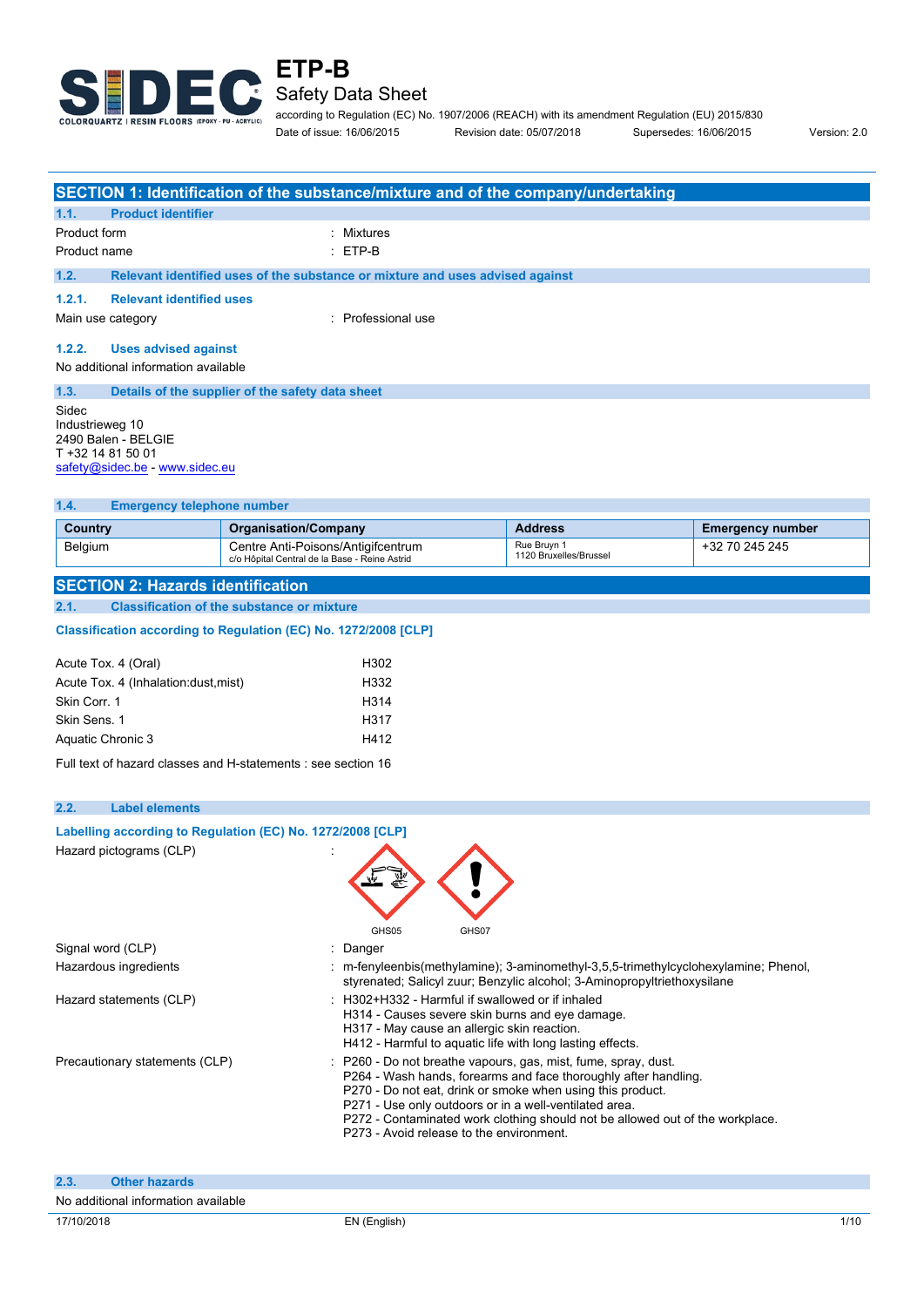# Safety Data Sheet

according to Regulation (EC) No. 1907/2006 (REACH) with its amendment Regulation (EU) 2015/830

## **SECTION 3: Composition/information on ingredients**

# **3.1. Substances**

# Not applicable

## **3.2. Mixtures**

| <b>Name</b>                                  | <b>Product identifier</b>                                                                               | $\frac{9}{6}$ | <b>Classification according to</b><br><b>Regulation (EC) No.</b><br>1272/2008 [CLP]                                                   |
|----------------------------------------------|---------------------------------------------------------------------------------------------------------|---------------|---------------------------------------------------------------------------------------------------------------------------------------|
| 3-aminomethyl-3,5,5-trimethylcyclohexylamine | (CAS-No.) 2855-13-2<br>(EC-No.) 220-666-8<br>(EC Index-No.) 612-067-00-9<br>(REACH-no) 01-2119514687-32 | $20 - 42$     | Acute Tox. 4 (Oral), H302<br>Acute Tox. 4 (Dermal), H312<br>Skin Corr. 1, H314<br>Skin Sens. 1, H317<br>Aquatic Chronic 3, H412       |
| Benzylic alcohol                             | (CAS-No.) 100-51-6<br>(EC-No.) 202-859-9<br>(EC Index-No.) 603-057-00-5<br>(REACH-no) 01-2119492630-38  | $20 - 42$     | Acute Tox. 4 (Oral), H302<br>Acute Tox. 4 (Inhalation), H332<br>Eye Irrit. 2, H319                                                    |
| m-fenyleenbis(methylamine)                   | (CAS-No.) 1477-55-0<br>(EC-No.) 216-032-5<br>(REACH-no) 01-2119480150-50                                | $8 - 21$      | Skin Sens. 1B, H317<br>Acute Tox. 4 (Inhalation), H332<br>Acute Tox. 4 (Oral), H302<br>Skin Corr. 1B, H314<br>Aquatic Chronic 3, H412 |
| 3-Aminopropyltriethoxysilane                 | (CAS-No.) 919-30-2<br>(EC-No.) 213-048-4<br>(EC Index-No.) 612-108-00-0<br>(REACH-no) 01-2119480479-24  | $10 - 20$     | Acute Tox. 4 (Oral), H302<br>Skin Corr. 1B, H314                                                                                      |
| Phenol, styrenated                           | (CAS-No.) 61788-44-1<br>(EC-No.) 262-975-0<br>(REACH-no) 01-2119980970-27                               | $2 - 9$       | Skin Irrit. 2, H315<br>Skin Sens. 1, H317<br>Aquatic Chronic 2, H411                                                                  |
| Salicyl zuur                                 | (CAS-No.) 69-72-7<br>(EC-No.) 200-712-3<br>(REACH-no) 01-2119486984-17                                  | $2 - 9$       | Acute Tox. 4 (Oral), H302<br>Eye Dam. 1, H318                                                                                         |

## Full text of H-statements: see section 16

|                                | <b>SECTION 4: First aid measures</b>                        |                                                                                                                                                                     |
|--------------------------------|-------------------------------------------------------------|---------------------------------------------------------------------------------------------------------------------------------------------------------------------|
| 4.1.                           | <b>Description of first aid measures</b>                    |                                                                                                                                                                     |
| First-aid measures general     |                                                             | Remove contaminated clothes.                                                                                                                                        |
|                                | First-aid measures after inhalation                         | If breathing is difficult, remove victim to fresh air and keep at rest in a position comfortable for<br>breathing. Get medical advice/attention if you feel unwell. |
|                                | First-aid measures after skin contact                       | Take off immediately all contaminated clothing. Rinse skin with water/shower. If skin irritation or<br>rash occurs: Get medical advice/attention.                   |
|                                | First-aid measures after eye contact                        | Get immediate medical advice/attention. Remove contact lenses, if present and easy to do.<br>Continue rinsing. Rinse cautiously with water for several minutes.     |
|                                | First-aid measures after ingestion                          | Drink plenty of water. Get medical advice/attention if you feel unwell.                                                                                             |
| 4.2.                           | Most important symptoms and effects, both acute and delayed |                                                                                                                                                                     |
|                                | No additional information available                         |                                                                                                                                                                     |
| 4.3.                           |                                                             | Indication of any immediate medical attention and special treatment needed                                                                                          |
| Treat symptomatically.         |                                                             |                                                                                                                                                                     |
|                                | <b>SECTION 5: Firefighting measures</b>                     |                                                                                                                                                                     |
| 5.1.                           | <b>Extinguishing media</b>                                  |                                                                                                                                                                     |
| Suitable extinguishing media   |                                                             | Carbon dioxide, Water, Powder, Alcohol resistant foam.                                                                                                              |
|                                | Unsuitable extinguishing media                              | Do not use a heavy water stream.                                                                                                                                    |
| 5.2.                           | Special hazards arising from the substance or mixture       |                                                                                                                                                                     |
| fire                           | Hazardous decomposition products in case of                 | : Toxic fumes may be released.                                                                                                                                      |
| 5.3.                           | <b>Advice for firefighters</b>                              |                                                                                                                                                                     |
| Protection during firefighting |                                                             | [In case of inadequate ventilation] wear respiratory protection.                                                                                                    |
| Other information              |                                                             | Dispose in a safe manner in accordance with local/national regulations.                                                                                             |
|                                | <b>SECTION 6: Accidental release measures</b>               |                                                                                                                                                                     |
| 6.1.                           |                                                             | Personal precautions, protective equipment and emergency procedures                                                                                                 |
| General measures               |                                                             | : Personal protective equipment.                                                                                                                                    |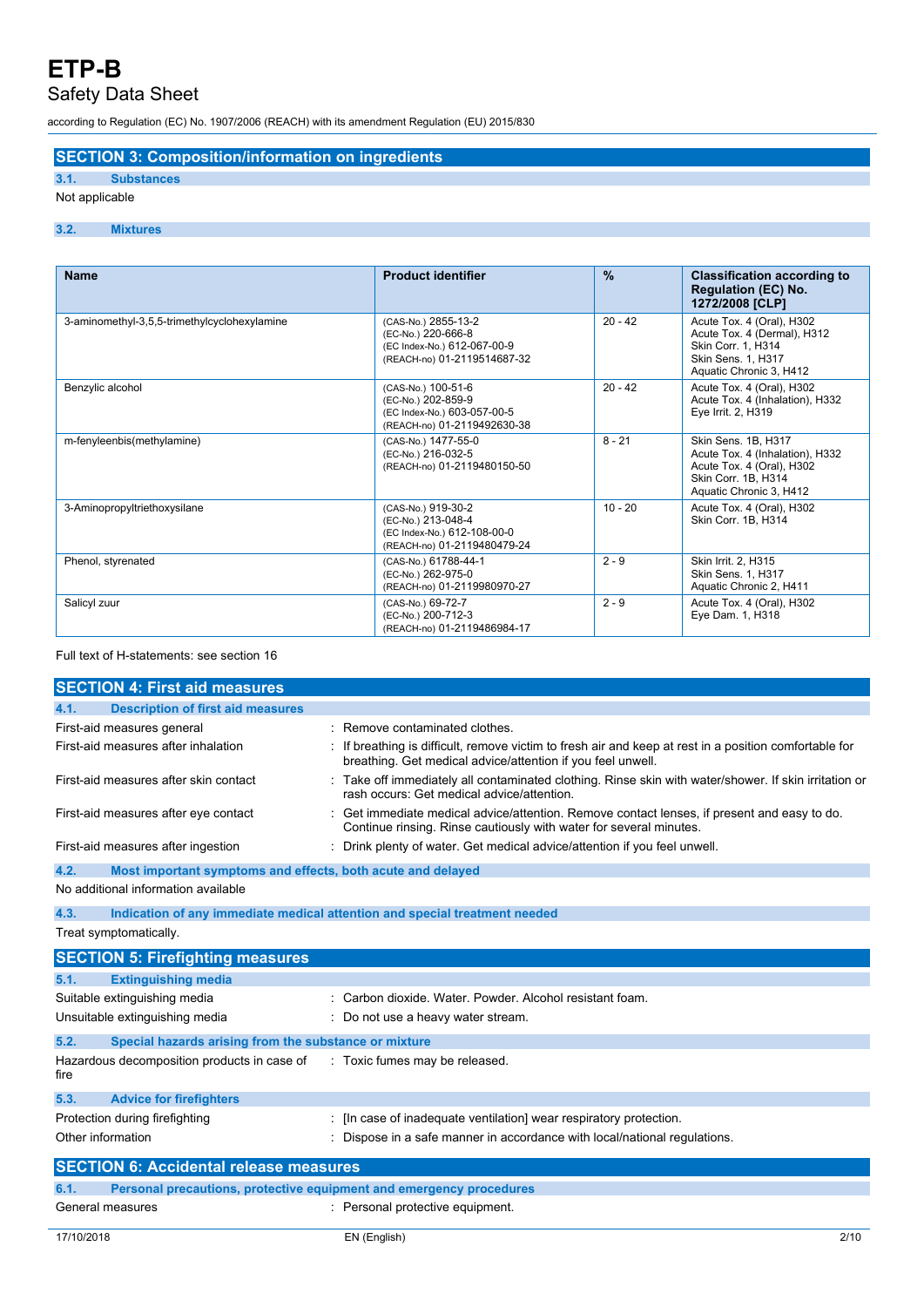## Safety Data Sheet

according to Regulation (EC) No. 1907/2006 (REACH) with its amendment Regulation (EU) 2015/830

| 6.1.1.<br>For non-emergency personnel<br>No additional information available |                                                                                                                                                                                            |  |  |  |
|------------------------------------------------------------------------------|--------------------------------------------------------------------------------------------------------------------------------------------------------------------------------------------|--|--|--|
| 6.1.2.<br>For emergency responders<br>No additional information available    |                                                                                                                                                                                            |  |  |  |
| 6.2.<br><b>Environmental precautions</b>                                     |                                                                                                                                                                                            |  |  |  |
| Prevent entry to sewers and public waters. Avoid release to the environment. |                                                                                                                                                                                            |  |  |  |
| 6.3.<br>Methods and material for containment and cleaning up                 |                                                                                                                                                                                            |  |  |  |
| For containment                                                              | : Collect spillage.                                                                                                                                                                        |  |  |  |
| Methods for cleaning up                                                      | Small quantities of liquid spill: take up in non-combustible absorbent material and shovel into<br>container for disposal. Concerning disposal elimination after cleaning, see section 13. |  |  |  |
| Other information                                                            | Provide adequate ventilation.                                                                                                                                                              |  |  |  |
| <b>Reference to other sections</b><br>6.4.                                   |                                                                                                                                                                                            |  |  |  |
|                                                                              | Clean contaminated surfaces with a soap solution. Clean contaminated surfaces with an excess of water.                                                                                     |  |  |  |
| <b>SECTION 7: Handling and storage</b>                                       |                                                                                                                                                                                            |  |  |  |
| <b>Precautions for safe handling</b><br>7.1.                                 |                                                                                                                                                                                            |  |  |  |
| Precautions for safe handling                                                | Do not handle until all safety precautions have been read and understood. Provide local<br>exhaust or general room ventilation. Ensure adequate ventilation.                               |  |  |  |
| Hygiene measures                                                             | : Take off contaminated clothing.                                                                                                                                                          |  |  |  |
| Conditions for safe storage, including any incompatibilities<br>7.2.         |                                                                                                                                                                                            |  |  |  |
| <b>Technical measures</b>                                                    | : The floor of the depot should be impermeable and designed to form a water-tight basin.                                                                                                   |  |  |  |
| Storage conditions                                                           | Keep only in original container.                                                                                                                                                           |  |  |  |
| Information on mixed storage                                                 | Keep away from food, drink and animal feeding stuffs.                                                                                                                                      |  |  |  |
| Storage area                                                                 | Store in a well-ventilated place.                                                                                                                                                          |  |  |  |
| Special rules on packaging<br>Store in tightly closed containers.            |                                                                                                                                                                                            |  |  |  |
| <b>Specific end use(s)</b><br>7.3.                                           |                                                                                                                                                                                            |  |  |  |
| No supplementary information available.                                      |                                                                                                                                                                                            |  |  |  |

## **SECTION 8: Exposure controls/personal protection**

## **8.1. Control parameters**

| m-fenyleenbis(methylamine) (1477-55-0) |                                       |                         |  |  |
|----------------------------------------|---------------------------------------|-------------------------|--|--|
| Belgium                                | Short time value (mg/m <sup>3</sup> ) | $0.1 \,\mathrm{mq/m^3}$ |  |  |
| France                                 | $VLE$ (mg/m <sup>3</sup> )            | $0.1 \,\mathrm{mq/m^3}$ |  |  |
| USA - ACGIH                            | ACGIH Ceiling (mg/m <sup>3</sup> )    | $0.1 \,\mathrm{mq/m^3}$ |  |  |

#### **8.2. Exposure controls**

| Appropriate engineering controls  | : Keep away from food, drink and animal feeding stuffs. Remove contaminated clothes. Wash<br>hands before break and at end of works. Avoid contact with skin and eyes.                                                                                                                                                                                                                                  |
|-----------------------------------|---------------------------------------------------------------------------------------------------------------------------------------------------------------------------------------------------------------------------------------------------------------------------------------------------------------------------------------------------------------------------------------------------------|
| Personal protective equipment     | Safety glasses. Gloves. Extra personal protection: A/P2 filter respirator for organic vapour and<br>harmful dust.                                                                                                                                                                                                                                                                                       |
| Materials for protective clothing | : Wear suitable protective clothing                                                                                                                                                                                                                                                                                                                                                                     |
| Hand protection                   | Gloves must be replaced after each use and whenever signs of wear or perforation appear.<br>Nitrile rubber gloves. Neoprene/viton®. Polyvinylchloride (PVC). Layer thickness : >0,5mm.<br>unsuitable materials: leather gloves, thick fabric gloves. Since the product consists of several<br>substances, the durability of the glove material cannot be estimated and needs to be tested<br>before use |
| Eye protection                    | : Protective goggles                                                                                                                                                                                                                                                                                                                                                                                    |
| Skin and body protection          | : Wear suitable protective clothing                                                                                                                                                                                                                                                                                                                                                                     |
| Respiratory protection            | In case of inadequate ventilation wear respiratory protection. Extra personal protection: P2 filter<br>respirator for harmful particles                                                                                                                                                                                                                                                                 |
|                                   |                                                                                                                                                                                                                                                                                                                                                                                                         |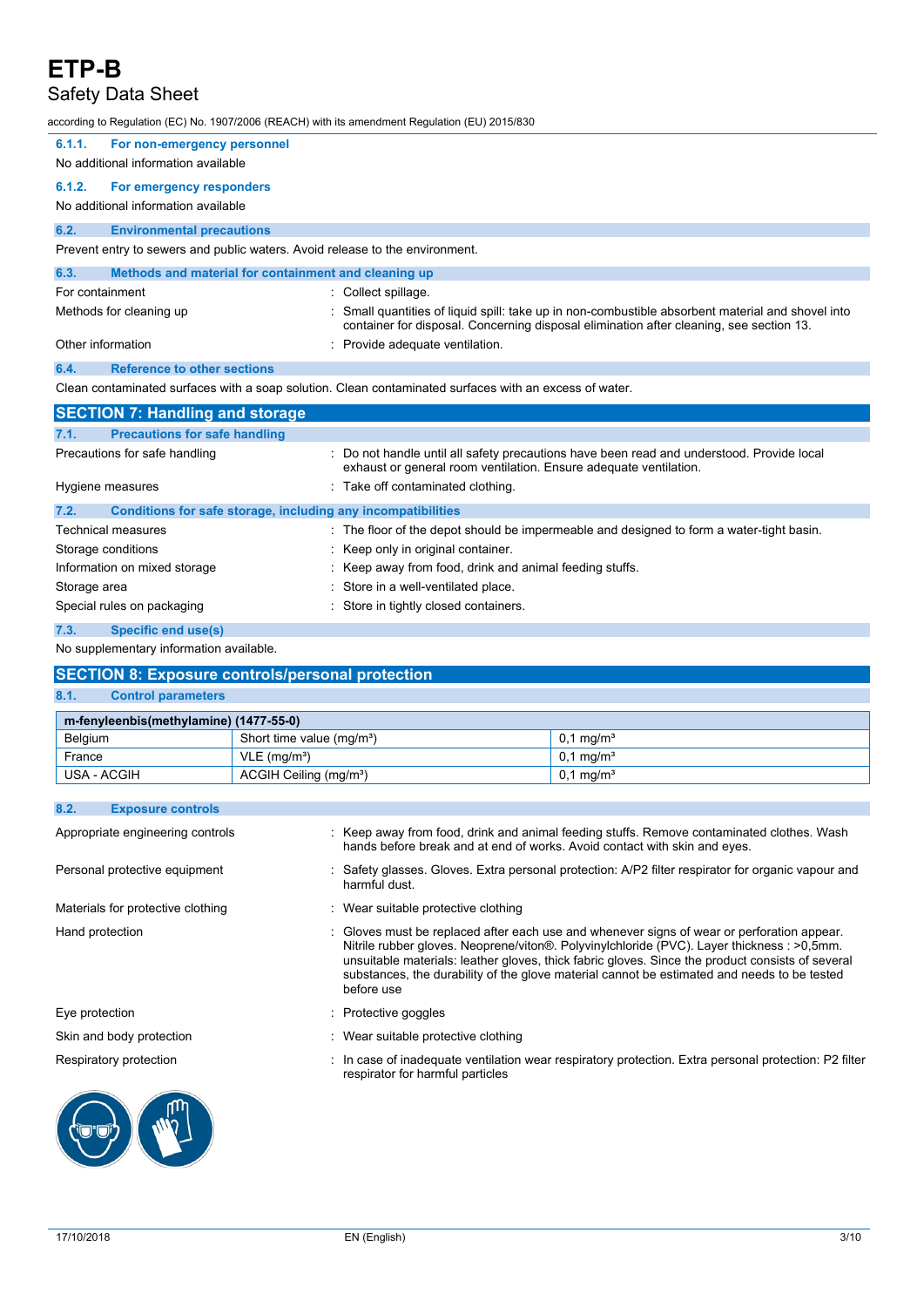# Safety Data Sheet

according to Regulation (EC) No. 1907/2006 (REACH) with its amendment Regulation (EU) 2015/830

| <b>SECTION 9: Physical and chemical properties</b>            |                               |  |
|---------------------------------------------------------------|-------------------------------|--|
| 9.1.<br>Information on basic physical and chemical properties |                               |  |
| Physical state                                                | : Liquid                      |  |
| Colour                                                        | : yellowish.                  |  |
| Odour                                                         | : No data available           |  |
| Odour threshold                                               | : No data available           |  |
| рH                                                            | : No data available           |  |
| Relative evaporation rate (butylacetate=1)                    | : No data available           |  |
| Melting point                                                 | : No data available           |  |
| Freezing point                                                | : No data available           |  |
| Boiling point                                                 | : $>200 °C$                   |  |
| Flash point                                                   | : $> 100 °C$                  |  |
| Auto-ignition temperature                                     | : 380 °C                      |  |
| Decomposition temperature                                     | : No data available           |  |
| Flammability (solid, gas)                                     | : No data available           |  |
| Vapour pressure                                               | : No data available           |  |
| Relative vapour density at 20 °C                              | : 1.06                        |  |
| Relative density                                              | : No data available           |  |
| Solubility                                                    | : Poorly soluble in water.    |  |
| Log Pow                                                       | : No data available           |  |
| Viscosity, kinematic                                          | : No data available           |  |
| Viscosity, dynamic                                            | $: 300$ mPa.s                 |  |
| <b>Explosive properties</b>                                   | : No direct explosion hazard. |  |
| Oxidising properties                                          | : No data available           |  |
| <b>Explosive limits</b>                                       | $: 1.2$ vol %<br>13 vol %     |  |
|                                                               |                               |  |

**9.2. Other information**

|                                         | No additional information available                                                |  |  |  |
|-----------------------------------------|------------------------------------------------------------------------------------|--|--|--|
|                                         | <b>SECTION 10: Stability and reactivity</b>                                        |  |  |  |
| 10.1.                                   | <b>Reactivity</b>                                                                  |  |  |  |
| No supplementary information available. |                                                                                    |  |  |  |
| 10.2.                                   | <b>Chemical stability</b>                                                          |  |  |  |
|                                         | Stable under normal conditions.                                                    |  |  |  |
| 10.3.                                   | <b>Possibility of hazardous reactions</b>                                          |  |  |  |
|                                         | Reacts vigorously with strong oxidizers and acids. Stable under normal conditions. |  |  |  |
| 10.4.                                   | <b>Conditions to avoid</b>                                                         |  |  |  |
| No supplementary information available. |                                                                                    |  |  |  |
| 10.5.                                   | <b>Incompatible materials</b>                                                      |  |  |  |
| Oxidizing agent.                        |                                                                                    |  |  |  |
| 10.6.                                   | <b>Hazardous decomposition products</b>                                            |  |  |  |
|                                         |                                                                                    |  |  |  |

None under normal use. In case of fire: Toxic gases.

| <b>SECTION 11: Toxicological information</b>             |                                                                           |  |
|----------------------------------------------------------|---------------------------------------------------------------------------|--|
| Information on toxicological effects<br>11.1.            |                                                                           |  |
| Acute toxicity                                           | : Oral: Harmful if swallowed. Inhalation: dust, mist: Harmful if inhaled. |  |
| ATE CLP (oral)                                           | 525,494 mg/kg bodyweight                                                  |  |
| ATE CLP (dust, mist)                                     | 2,308 mg/l/4h                                                             |  |
| m-fenyleenbis(methylamine) (1477-55-0)                   |                                                                           |  |
| LD50 oral rat                                            | 200 - 2000 mg/kg bodyweight                                               |  |
| LD50 dermal rat                                          | > 3100 mg/kg bodyweight                                                   |  |
| LD50 dermal rabbit                                       | 2000 mg/kg                                                                |  |
| LC50 inhalation rat (mg/l)                               | $1,34$ mg/l                                                               |  |
| 3-aminomethyl-3,5,5-trimethylcyclohexylamine (2855-13-2) |                                                                           |  |
| LD50 oral rat                                            | 1030 mg/kg                                                                |  |
| 17/10/2018                                               | EN (English)<br>4/10                                                      |  |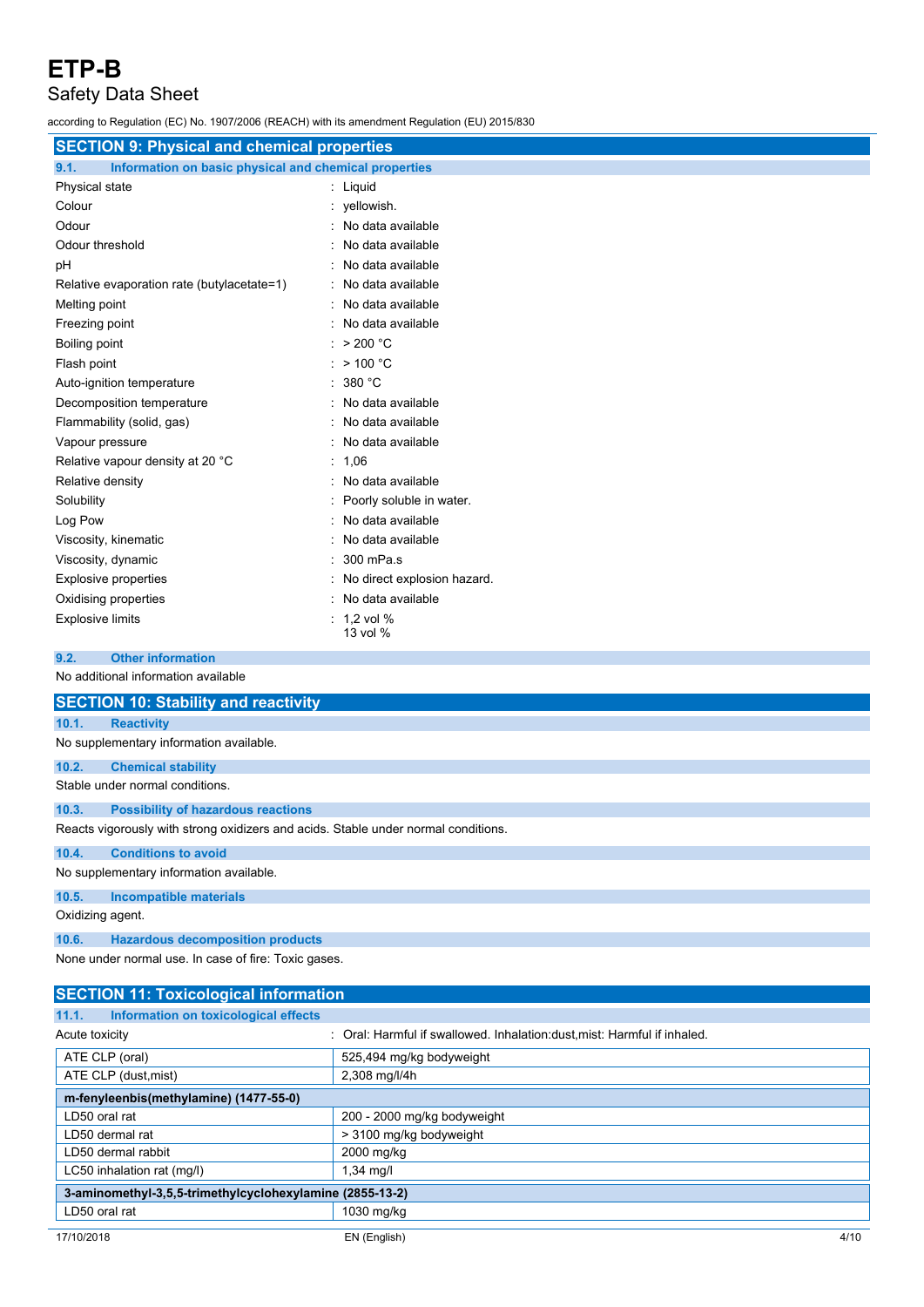# Safety Data Sheet

according to Regulation (EC) No. 1907/2006 (REACH) with its amendment Regulation (EU) 2015/830

| 3-aminomethyl-3.5.5-trimethylcyclohexylamine (2855-13-2) |                                                                  |  |
|----------------------------------------------------------|------------------------------------------------------------------|--|
| LD50 dermal rat                                          | > 2000 mg/kg bodyweight                                          |  |
| LC50 inhalation rat (mg/l)                               | $> 5,01$ mg/l/4h                                                 |  |
| <b>Salicyl zuur (69-72-7)</b>                            |                                                                  |  |
| LD50 oral rat                                            | 891 mg/kg bodyweight                                             |  |
| LD50 dermal rat                                          | > 2000 mg/kg                                                     |  |
| LD50 dermal rabbit                                       | > 10000 mg/kg                                                    |  |
| Benzylic alcohol (100-51-6)                              |                                                                  |  |
| LD50 oral rat                                            | 1620 mg/kg bodyweight                                            |  |
| LD50 dermal rabbit                                       | > 2000 mg/kg                                                     |  |
| LC50 inhalation rat (mg/l)                               | $> 4,178$ mg/l air                                               |  |
| 3-Aminopropyltriethoxysilane (919-30-2)                  |                                                                  |  |
| LD50 oral rat                                            | 1,57 - 2,83 ml/kg                                                |  |
| LD50 dermal rabbit                                       | 4,29 ml/kg                                                       |  |
| LC50 inhalation rat (ppm)                                | $> 5$ ppm                                                        |  |
| Skin corrosion/irritation                                | Causes severe skin burns and eye damage.                         |  |
| Serious eye damage/irritation                            | Causes serious eye damage.                                       |  |
| Respiratory or skin sensitisation                        | May cause an allergic skin reaction.                             |  |
| Germ cell mutagenicity                                   | Based on available data, the classification criteria are not met |  |
| Carcinogenicity                                          | Based on available data, the classification criteria are not met |  |
| Reproductive toxicity                                    | Based on available data, the classification criteria are not met |  |
| STOT-single exposure                                     | Based on available data, the classification criteria are not met |  |
| STOT-repeated exposure                                   | Based on available data, the classification criteria are not met |  |
| Aspiration hazard                                        | Based on available data, the classification criteria are not met |  |

## **SECTION 12: Ecological information**

**12.1. Toxicity**

| Phenol, styrenated (61788-44-1)                          |                |  |  |
|----------------------------------------------------------|----------------|--|--|
| EC50 Daphnia 1                                           | $> 0.249$ mg/l |  |  |
| Threshold limit algae 1                                  | 0,326 mg/l     |  |  |
| Threshold limit algae 2                                  | $0,14$ mg/l    |  |  |
| m-fenyleenbis(methylamine) (1477-55-0)                   |                |  |  |
| LC50 fish 1                                              | 87,6 mg/l      |  |  |
| EC50 Daphnia 1                                           | 15,2 mg/l      |  |  |
| LC50 fish 2                                              | $> 100$ mg/l   |  |  |
| ErC50 (algae)                                            | $33,3$ mg/l    |  |  |
| Threshold limit algae 1                                  | 12 mg/l        |  |  |
| 3-aminomethyl-3,5,5-trimethylcyclohexylamine (2855-13-2) |                |  |  |
| LC50 fish 1                                              | 110 mg/l       |  |  |
| EC50 Daphnia 1                                           | 23 mg/l        |  |  |
| LC50 fish 2                                              | 110 mg/l       |  |  |
| Salicyl zuur (69-72-7)                                   |                |  |  |
| LC50 fish 1                                              | 90 mg/l        |  |  |
| EC50 Daphnia 1                                           | 870 mg/l       |  |  |
| Threshold limit algae 1                                  | > 100 mg/l     |  |  |
| Benzylic alcohol (100-51-6)                              |                |  |  |
| LC50 fish 1                                              | 460 mg/l       |  |  |
| EC50 Daphnia 1                                           | 230 mg/l       |  |  |
| LC50 fish 2                                              | 10 mg/l        |  |  |
| ErC50 (algae)                                            | 770 mg/l       |  |  |
| Threshold limit algae 1                                  | 640 mg/l       |  |  |
| 3-Aminopropyltriethoxysilane (919-30-2)                  |                |  |  |
| LC50 fish 1                                              | > 934 mg/l     |  |  |
| EC50 Daphnia 1                                           | 331 mg/l       |  |  |
| ErC50 (algae)                                            | > 1000 mg/l    |  |  |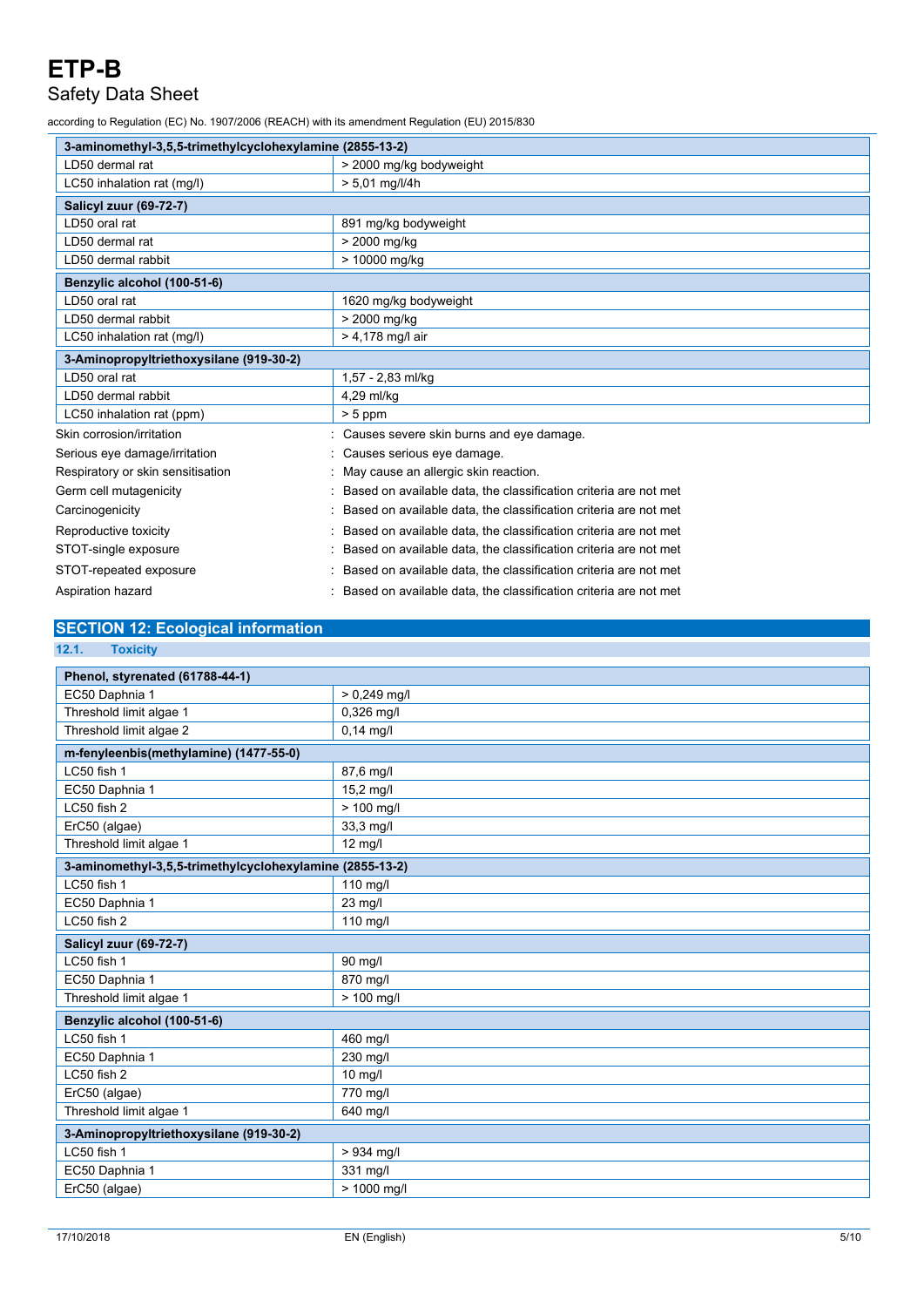## Safety Data Sheet

according to Regulation (EC) No. 1907/2006 (REACH) with its amendment Regulation (EU) 2015/830

| <b>Persistence and degradability</b><br>12.2.            |                                                                                                                                                                                 |  |  |
|----------------------------------------------------------|---------------------------------------------------------------------------------------------------------------------------------------------------------------------------------|--|--|
| ETP-B                                                    |                                                                                                                                                                                 |  |  |
| Persistence and degradability                            | No supplementary information available.                                                                                                                                         |  |  |
| Salicyl zuur (69-72-7)                                   |                                                                                                                                                                                 |  |  |
| Biochemical oxygen demand (BOD)                          | $0,95$ g $O2/g$ substance                                                                                                                                                       |  |  |
| Chemical oxygen demand (COD)                             | 1,58 g $O_2/g$ substance                                                                                                                                                        |  |  |
| <b>ThOD</b>                                              | 1,623 g $O_2/g$ substance                                                                                                                                                       |  |  |
| BOD (% of ThOD)                                          | $0.41 - 0.60$                                                                                                                                                                   |  |  |
| Benzylic alcohol (100-51-6)                              |                                                                                                                                                                                 |  |  |
| Biochemical oxygen demand (BOD)                          | $1,6 \text{ g O}_2/\text{g}$ substance                                                                                                                                          |  |  |
| Chemical oxygen demand (COD)                             | 2,4 g $O_2/g$ substance                                                                                                                                                         |  |  |
| <b>ThOD</b>                                              | $2,5$ g O <sub>2</sub> /g substance                                                                                                                                             |  |  |
| 12.3.<br><b>Bioaccumulative potential</b>                |                                                                                                                                                                                 |  |  |
| ETP-B                                                    |                                                                                                                                                                                 |  |  |
| Bioaccumulative potential                                | No supplementary information available.                                                                                                                                         |  |  |
| Phenol, styrenated (61788-44-1)                          |                                                                                                                                                                                 |  |  |
| Log Pow                                                  | $6,24 - 7,77$                                                                                                                                                                   |  |  |
| m-fenyleenbis(methylamine) (1477-55-0)                   |                                                                                                                                                                                 |  |  |
| BCF fish 1                                               | < 2.7                                                                                                                                                                           |  |  |
| Log Pow                                                  | 0,18                                                                                                                                                                            |  |  |
| 3-aminomethyl-3,5,5-trimethylcyclohexylamine (2855-13-2) |                                                                                                                                                                                 |  |  |
| BCF other aquatic organisms 1                            | 3,16                                                                                                                                                                            |  |  |
| Log Pow                                                  | 0,99                                                                                                                                                                            |  |  |
| Salicyl zuur (69-72-7)                                   |                                                                                                                                                                                 |  |  |
| Log Pow                                                  | 2,25                                                                                                                                                                            |  |  |
|                                                          |                                                                                                                                                                                 |  |  |
| Benzylic alcohol (100-51-6)<br>Log Pow                   | $1 - 1,1$                                                                                                                                                                       |  |  |
|                                                          |                                                                                                                                                                                 |  |  |
| 3-Aminopropyltriethoxysilane (919-30-2)                  |                                                                                                                                                                                 |  |  |
| BCF fish 1                                               | 3,4<br>1,7                                                                                                                                                                      |  |  |
| Log Pow                                                  |                                                                                                                                                                                 |  |  |
| 12.4.<br><b>Mobility in soil</b>                         |                                                                                                                                                                                 |  |  |
| ETP-B                                                    |                                                                                                                                                                                 |  |  |
| Ecology - soil                                           | No supplementary information available.                                                                                                                                         |  |  |
| m-fenyleenbis(methylamine) (1477-55-0)                   |                                                                                                                                                                                 |  |  |
| Log Koc                                                  | 3,11                                                                                                                                                                            |  |  |
| 3-aminomethyl-3,5,5-trimethylcyclohexylamine (2855-13-2) |                                                                                                                                                                                 |  |  |
| Surface tension                                          | 3,47 N/m                                                                                                                                                                        |  |  |
| Benzylic alcohol (100-51-6)                              |                                                                                                                                                                                 |  |  |
| Surface tension                                          | 39 mN/m                                                                                                                                                                         |  |  |
| 12.5.<br><b>Results of PBT and vPvB assessment</b>       |                                                                                                                                                                                 |  |  |
| Component                                                |                                                                                                                                                                                 |  |  |
| m-fenyleenbis(methylamine) (1477-55-0)                   | This substance/mixture does not meet the PBT criteria of REACH requlation, annex XIII                                                                                           |  |  |
| 3-aminomethyl-3,5,5-trimethylcyclohexylamine             | This substance/mixture does not meet the vPvB criteria of REACH regulation, annex XIII<br>This substance/mixture does not meet the PBT criteria of REACH regulation, annex XIII |  |  |
| $(2855-13-2)$                                            | This substance/mixture does not meet the vPvB criteria of REACH regulation, annex XIII                                                                                          |  |  |
| Benzylic alcohol (100-51-6)                              | This substance/mixture does not meet the PBT criteria of REACH requlation, annex XIII<br>This substance/mixture does not meet the vPvB criteria of REACH regulation, annex XIII |  |  |
| 3-Aminopropyltriethoxysilane (919-30-2)                  | This substance/mixture does not meet the PBT criteria of REACH regulation, annex XIII<br>This substance/mixture does not meet the vPvB criteria of REACH regulation, annex XIII |  |  |
| 12.6.<br><b>Other adverse effects</b>                    |                                                                                                                                                                                 |  |  |
| Additional information                                   | danger for water. Do not discharge into drains or rivers. Danger of pollution of drinking water<br>when product enters the soil. Harmful to aquatic organisms                   |  |  |

| <b>SECTION 13: Disposal considerations</b> |                                                                           |      |
|--------------------------------------------|---------------------------------------------------------------------------|------|
| 13.1.<br>Waste treatment methods           |                                                                           |      |
| Waste treatment methods                    | : Dispose in a safe manner in accordance with local/national regulations. |      |
| 17/10/2018                                 | EN (English)                                                              | 6/10 |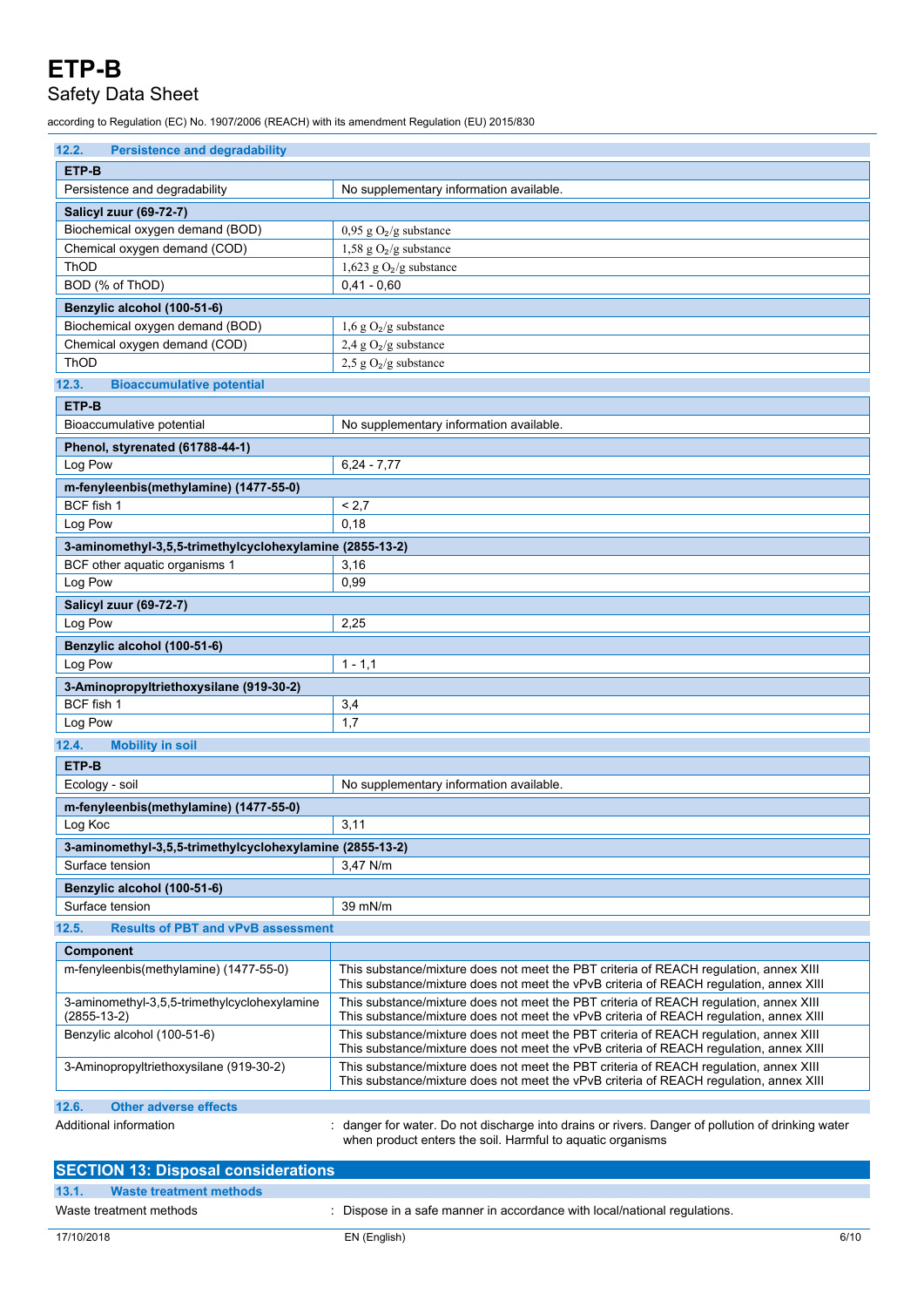# Safety Data Sheet

according to Regulation (EC) No. 1907/2006 (REACH) with its amendment Regulation (EU) 2015/830

| Product/Packaging disposal recommendations | Dispose in a safe manner in accordance with local/national regulations.                                                                                                                                                                                           |
|--------------------------------------------|-------------------------------------------------------------------------------------------------------------------------------------------------------------------------------------------------------------------------------------------------------------------|
| European List of Waste (LoW) code          | $\pm$ 08 00 00 - WASTES FROM THE MANUFACTURE. FORMULATION. SUPPLY AND USE<br>(MFSU) OF COATINGS (PAINTS, VARNISHES AND VITREOUS ENAMELS), ADHESIVES,<br>SEALANTS AND PRINTING INKS<br>08 02 00 - wastes from MFSU of other coatings (including ceramic materials) |

## **SECTION 14: Transport information**

In accordance with ADR / RID / IMDG / IATA / ADN

| 14.1.<br><b>UN number</b>                  |                                                                                      |
|--------------------------------------------|--------------------------------------------------------------------------------------|
| UN-No. (ADR)                               | : 2735                                                                               |
| UN-No. (IMDG)                              | : 2735                                                                               |
| UN-No. (IATA)                              | : 2735                                                                               |
| UN-No. (ADN)                               | : 2735                                                                               |
| UN-No. (RID)                               | : 2735                                                                               |
| 14.2.<br>UN proper shipping name           |                                                                                      |
| Proper Shipping Name (ADR)                 | : AMINES, LIQUID, CORROSIVE, N.O.S.                                                  |
| Proper Shipping Name (IMDG)                | : AMINES, LIQUID, CORROSIVE, N.O.S.                                                  |
| Proper Shipping Name (IATA)                | : Amines, liquid, corrosive, n.o.s.                                                  |
| Proper Shipping Name (ADN)                 | : AMINES, LIQUID, CORROSIVE, N.O.S.                                                  |
| Proper Shipping Name (RID)                 | : AMINES, LIQUID, CORROSIVE, N.O.S.                                                  |
| Transport document description (ADR)       | : UN 2735 AMINES, LIQUID, CORROSIVE, N.O.S. (m-fenyleenbis(methylamine)), 8, II, (E) |
| Transport document description (IMDG)      | : UN 2735 AMINES, LIQUID, CORROSIVE, N.O.S. (m-fenyleenbis(methylamine)), 8, II      |
| 14.3.<br><b>Transport hazard class(es)</b> |                                                                                      |
| <b>ADR</b>                                 |                                                                                      |
| Transport hazard class(es) (ADR)           | $\therefore$ 8                                                                       |
| Danger labels (ADR)                        | : 8                                                                                  |



| Transport hazard class(es) (IMDG) | : 8 |
|-----------------------------------|-----|
| Danger labels (IMDG)              | - 8 |



Transport hazard class(es) (IATA) : 8 Hazard labels (IATA) : 8

# :

:



### **ADN**

| Transport hazard class(es) (ADN) | : 8 |
|----------------------------------|-----|
| Danger labels (ADN)              |     |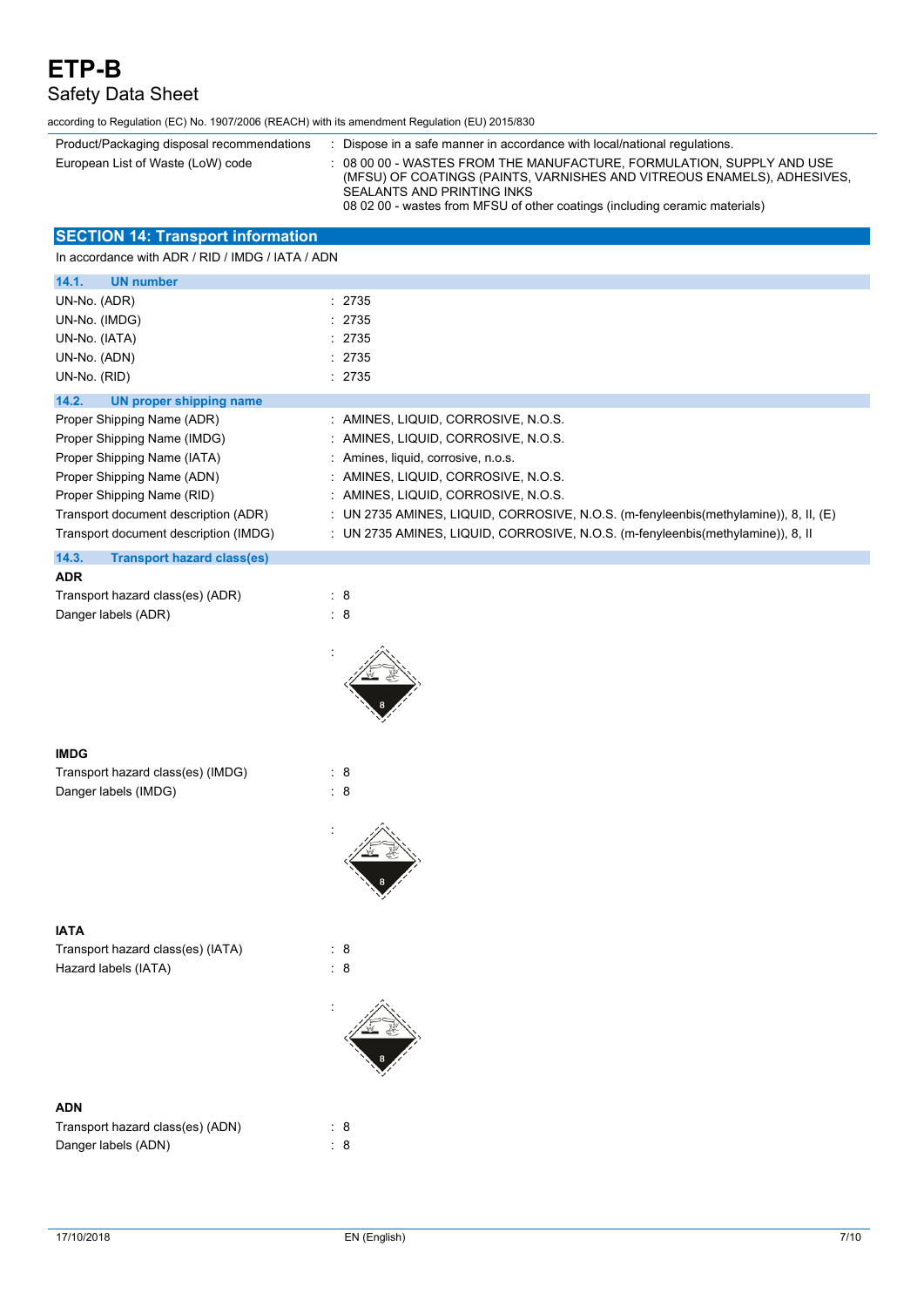# **ETP-B** Safety Data Sheet

according to Regulation (EC) No. 1907/2006 (REACH) with its amendment Regulation (EU) 2015/830

| <b>RID</b>                                             |                                          |
|--------------------------------------------------------|------------------------------------------|
| Transport hazard class(es) (RID)                       | : 8                                      |
| Danger labels (RID)                                    | $\therefore$ 8                           |
|                                                        |                                          |
|                                                        |                                          |
| 14.4.<br><b>Packing group</b>                          |                                          |
| Packing group (ADR)                                    | $\lesssim 11$                            |
| Packing group (IMDG)                                   | $\pm$ 11                                 |
| Packing group (IATA)                                   | $\pm$ 11                                 |
| Packing group (ADN)                                    | $\pm$ 11                                 |
| Packing group (RID)                                    | $\pm$ 11                                 |
| 14.5.<br><b>Environmental hazards</b>                  |                                          |
| Dangerous for the environment                          | : No                                     |
| Marine pollutant                                       | : No                                     |
| Other information                                      | : No supplementary information available |
|                                                        |                                          |
| 14.6.<br><b>Special precautions for user</b>           |                                          |
| - Overland transport                                   |                                          |
| Classification code (ADR)                              | : C7                                     |
| Special provisions (ADR)                               | : 274                                    |
| Limited quantities (ADR)                               | : 11                                     |
| Excepted quantities (ADR)                              | E <sub>2</sub>                           |
| Packing instructions (ADR)                             | P001, IBC02                              |
| Mixed packing provisions (ADR)                         | <b>MP15</b><br>÷                         |
| Portable tank and bulk container instructions<br>(ADR) | : T11                                    |
| Portable tank and bulk container special               | $\cdot$ TP1 TP27                         |

| 17/10/2018                                                   | EN (English)   | 8/10 |
|--------------------------------------------------------------|----------------|------|
| Tank special provisions (IMDG)                               | : TP1, TP27    |      |
| Tank instructions (IMDG)                                     | : T11          |      |
| IBC packing instructions (IMDG)                              | IBC02          |      |
| Packing instructions (IMDG)                                  | P001           |      |
| Excepted quantities (IMDG)                                   | E <sub>2</sub> |      |
| Limited quantities (IMDG)                                    | : 1L           |      |
| Special provisions (IMDG)                                    | : 274          |      |
| - Transport by sea                                           |                |      |
| APP code                                                     | $\therefore$ B |      |
| EAC code                                                     | : 2X           |      |
| Tunnel restriction code (ADR)                                | Е<br>÷         |      |
| Orange plates                                                | 80<br>2735     |      |
| Hazard identification number (Kemler No.)                    | : 80           |      |
| Transport category (ADR)                                     | : 2            |      |
| Vehicle for tank carriage                                    | : AT           |      |
| Tank code (ADR)                                              | $:$ L4BN       |      |
| Portable tank and bulk container special<br>provisions (ADR) | : TP1, TP27    |      |
| Portable tank and bulk container instructions<br>(ADR)       | : T11          |      |
| Mixed packing provisions (ADR)                               | : MP15         |      |
| Packing instructions (ADR)                                   | : P001, IBC02  |      |
| Excepted quantities (ADR)                                    | E <sub>2</sub> |      |
| Limited quantities (ADR)                                     | 11             |      |
| Special provisions (ADR)                                     | : 274          |      |
| Classification code (ADR)                                    | : C7           |      |
| - Ovenand transport                                          |                |      |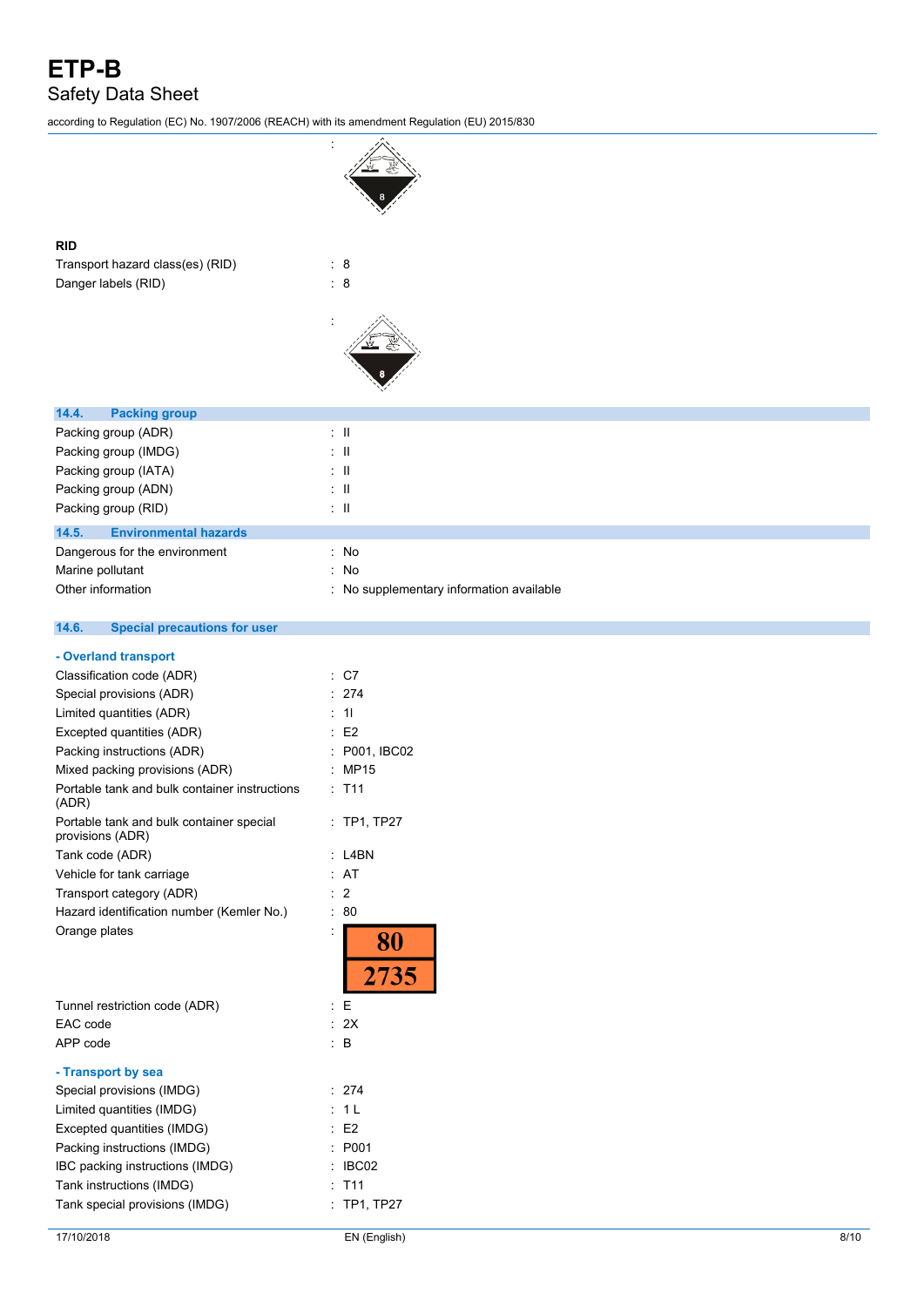# **ETP-B** Safety Data Sheet

according to Regulation (EC) No. 1907/2006 (REACH) with its amendment Regulation (EU) 2015/830

| EmS-No. (Fire)                                               | $: F-A$                                                                                                                                                                                                                                                                                                   |
|--------------------------------------------------------------|-----------------------------------------------------------------------------------------------------------------------------------------------------------------------------------------------------------------------------------------------------------------------------------------------------------|
| EmS-No. (Spillage)                                           | $: S-B$                                                                                                                                                                                                                                                                                                   |
| Stowage category (IMDG)                                      | ÷Α                                                                                                                                                                                                                                                                                                        |
| Properties and observations (IMDG)                           | : Colourless to yellowish liquids or solutions with a pungent odour. Miscible with or soluble in<br>water. When involved in a fire, evolve toxic gases. Corrosive to most metals, especially to<br>copper and its alloys. Reacts violently with acids. Cause burns to skin, eyes and mucous<br>membranes. |
| - Air transport                                              |                                                                                                                                                                                                                                                                                                           |
| PCA Excepted quantities (IATA)                               | $\therefore$ E2                                                                                                                                                                                                                                                                                           |
| PCA Limited quantities (IATA)                                | : Y840                                                                                                                                                                                                                                                                                                    |
| PCA limited quantity max net quantity (IATA)                 | $\therefore$ 0.5L                                                                                                                                                                                                                                                                                         |
| PCA packing instructions (IATA)                              | : 851                                                                                                                                                                                                                                                                                                     |
| PCA max net quantity (IATA)                                  | : 1L                                                                                                                                                                                                                                                                                                      |
| CAO packing instructions (IATA)                              | : 855                                                                                                                                                                                                                                                                                                     |
| CAO max net quantity (IATA)                                  | : 30L                                                                                                                                                                                                                                                                                                     |
| Special provisions (IATA)                                    | : A3                                                                                                                                                                                                                                                                                                      |
| ERG code (IATA)                                              | : 8L                                                                                                                                                                                                                                                                                                      |
| - Inland waterway transport                                  |                                                                                                                                                                                                                                                                                                           |
| Classification code (ADN)                                    | $\therefore$ C7                                                                                                                                                                                                                                                                                           |
| Special provisions (ADN)                                     | : 274                                                                                                                                                                                                                                                                                                     |
| Limited quantities (ADN)                                     | : 1 L                                                                                                                                                                                                                                                                                                     |
| Excepted quantities (ADN)                                    | $\therefore$ E2                                                                                                                                                                                                                                                                                           |
| Carriage permitted (ADN)                                     | $\pm$ T                                                                                                                                                                                                                                                                                                   |
| Equipment required (ADN)                                     | $:$ PP, EP                                                                                                                                                                                                                                                                                                |
| Number of blue cones/lights (ADN)                            | $\therefore$ 0                                                                                                                                                                                                                                                                                            |
| Carriage prohibited (ADN)                                    | : No                                                                                                                                                                                                                                                                                                      |
| Not subject to ADN                                           | : No                                                                                                                                                                                                                                                                                                      |
| - Rail transport                                             |                                                                                                                                                                                                                                                                                                           |
| Classification code (RID)                                    | $\therefore$ C7                                                                                                                                                                                                                                                                                           |
| Special provisions (RID)                                     | $\therefore$ 274                                                                                                                                                                                                                                                                                          |
| Limited quantities (RID)                                     | : 1L                                                                                                                                                                                                                                                                                                      |
| Excepted quantities (RID)                                    | $\therefore$ E2                                                                                                                                                                                                                                                                                           |
| Packing instructions (RID)                                   | : P001, IBC02                                                                                                                                                                                                                                                                                             |
| Mixed packing provisions (RID)                               | : MP15                                                                                                                                                                                                                                                                                                    |
| Portable tank and bulk container instructions<br>(RID)       | $:$ T11                                                                                                                                                                                                                                                                                                   |
| Portable tank and bulk container special<br>provisions (RID) | : TP1, TP27                                                                                                                                                                                                                                                                                               |
| Tank codes for RID tanks (RID)                               | : L4BN                                                                                                                                                                                                                                                                                                    |
| Transport category (RID)                                     | $\therefore$ 2                                                                                                                                                                                                                                                                                            |
| Colis express (express parcels) (RID)                        | : CE6                                                                                                                                                                                                                                                                                                     |
| Hazard identification number (RID)                           | : 80                                                                                                                                                                                                                                                                                                      |
| Carriage prohibited (RID)                                    | : No                                                                                                                                                                                                                                                                                                      |
| 14.7.                                                        | Transport in bulk according to Annex II of MARPOL 73/78 and the IBC Code                                                                                                                                                                                                                                  |

Not applicable

## **SECTION 15: Regulatory information**

**15.1. Safety, health and environmental regulations/legislation specific for the substance or mixture**

#### **15.1.1. EU-Regulations**

Contains no REACH substances with Annex XVII restrictions Contains no substance on the REACH candidate list Contains no REACH Annex XIV substances

#### **15.1.2. National regulations**

#### **Germany**